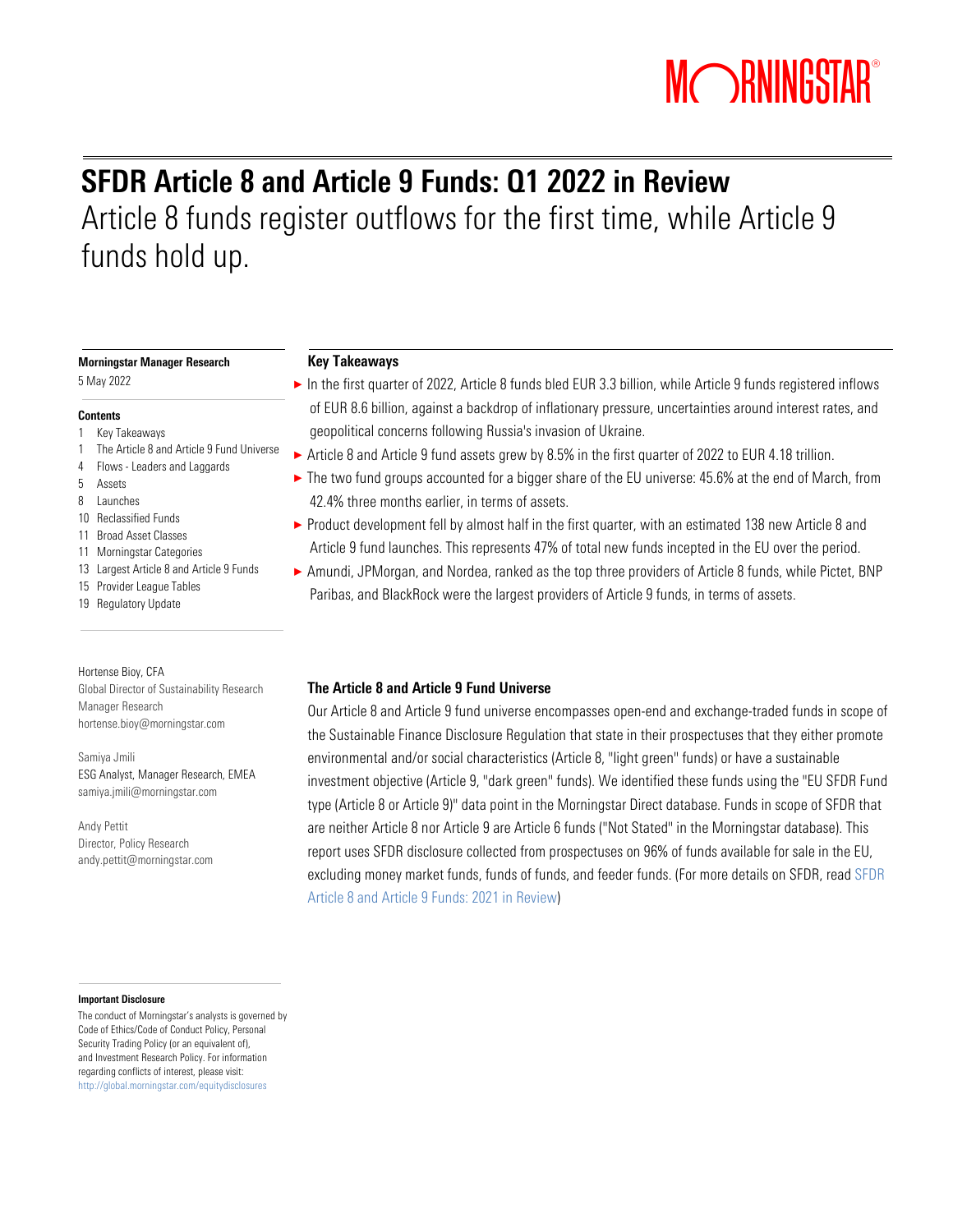Against a challenging macroeconomic backdrop of inflationary pressures, geopolitical risks, and market volatility, Article 8 and Article 9 fund inflows declined to EUR 5.2 billion in the first quarter of 2022, from than the 79% fall in inflows experienced by Article 6 funds over the period. Article 8 Funds Register Net Outflows for the First Time, While Article 9 Funds Hold Up a restated EUR 94.1 billion in the fourth quarter of 2021. This represents a 94% decline, which is larger

After strong inflows last year, Article 8 funds suffered the most in the first three months of 2022, bleeding EUR 3.3 billion, while Article 9 funds registered inflows of EUR 8.6 billion.



Exhibit 1 Quarterly Flows Into Article 8 and Article 9 Funds Versus Article 6 Funds (EUR Billion)

Source: Morningstar Direct. Data as of 31 March 2022. Based on SFDR data collected from prospectuses on 96% of funds available for sale in the EU, excluding money market funds, funds of funds, and feeder funds.

The monthly flows breakdown shows that Article 8 funds started experiencing outflows in February (EUR 2.2 billion), which deepened in March at EUR 13.7 billion. Meanwhile, Article 6 funds recorded smaller outflows in February (EUR 1.7 billion) and barely positive net flows of EUR 0.7 billion in March.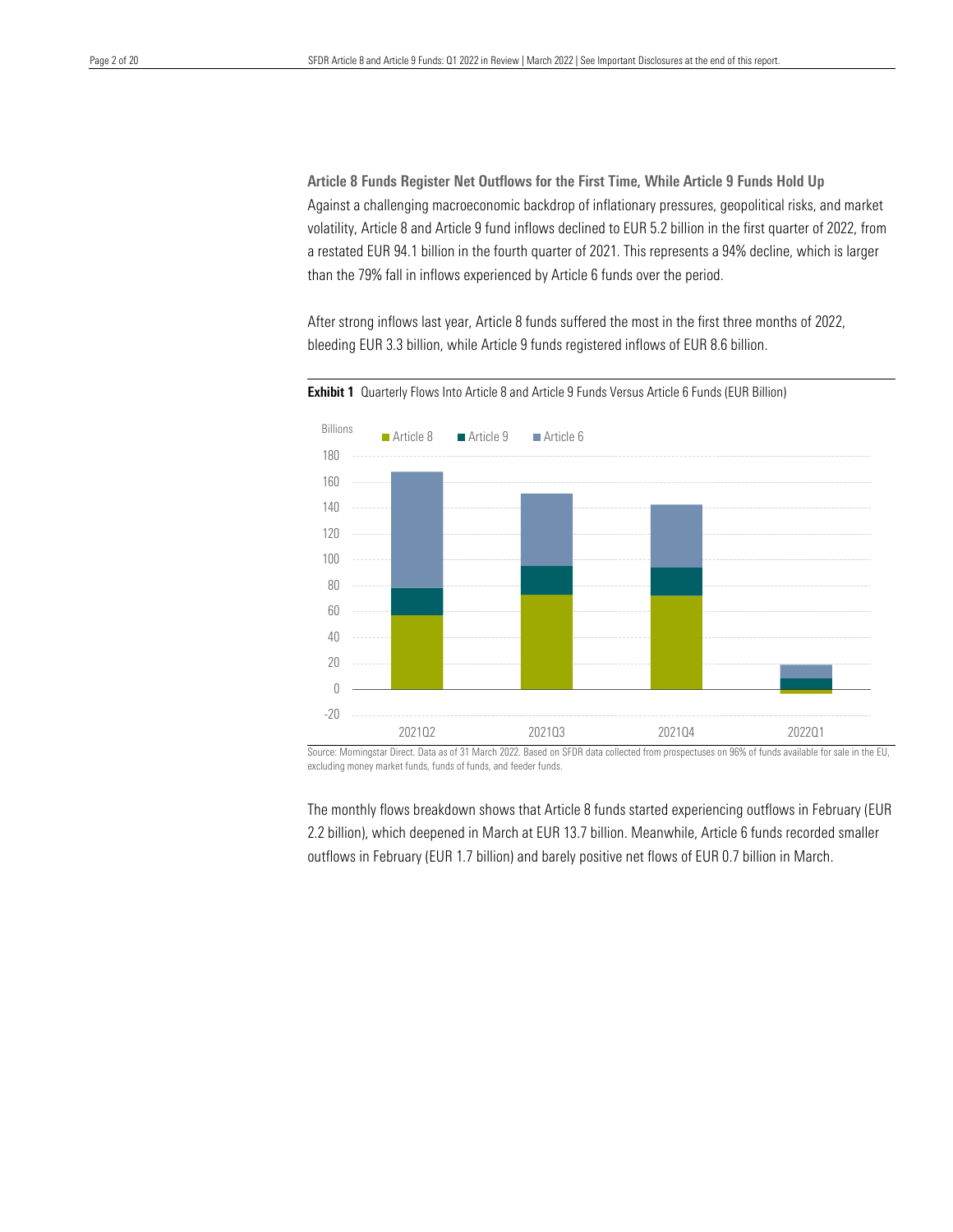



Source: Morningstar Direct. Data as of 31 March 2022. Based on SFDR data collected from prospectuses on 96% of funds available for sale in the EU, excluding money market funds, funds of funds, and feeder funds.

In contrast, flows into the Article 9 funds remained positive through February and March 2022's turbulent markets, although by a small amount. Their resilience could be linked to their more limited exposure to hard-hit fixed-income funds. At the end of 2021, fixed-income funds accounted for 15.6% of Article 9 fund assets, roughly half of the representation of fixed-income funds in the Article 8 grouping (29.7%). Moreover, some of the most represented asset classes (as defined by the Morningstar Categories) in the Article 8 fund group recorded significant outflows relative to the rest of the universe. Examples include EUR Corporate Bond (EUR 6.6 billion), EUR Diversified Bond - Short Term (EUR 4.2 billion), and Europe Large-Cap Growth Equity (EUR 3.4 billion).

Within the Article 8 fund group, however, investors continued to pour money into the "greener" strategies, as evidenced by the EUR 27.1 billion inflows registered by the Article 8 funds included in our [sustainable fund universe.](https://www.morningstar.com/lp/global-esg-flows?promo_name=global-sustainable-fund-flows&promo_id=brand&promo_position=carousel) Our universe includes funds that focus on sustainability; impact; or ESG factors. It doesn't contain the growing number of funds often referred to as "ESG integrated funds," which formally consider ESG criteria in the investment process but do not make ESG considerations the focus of the investment process. Some of these ESG integrated funds may be classified by their managers as Article 8.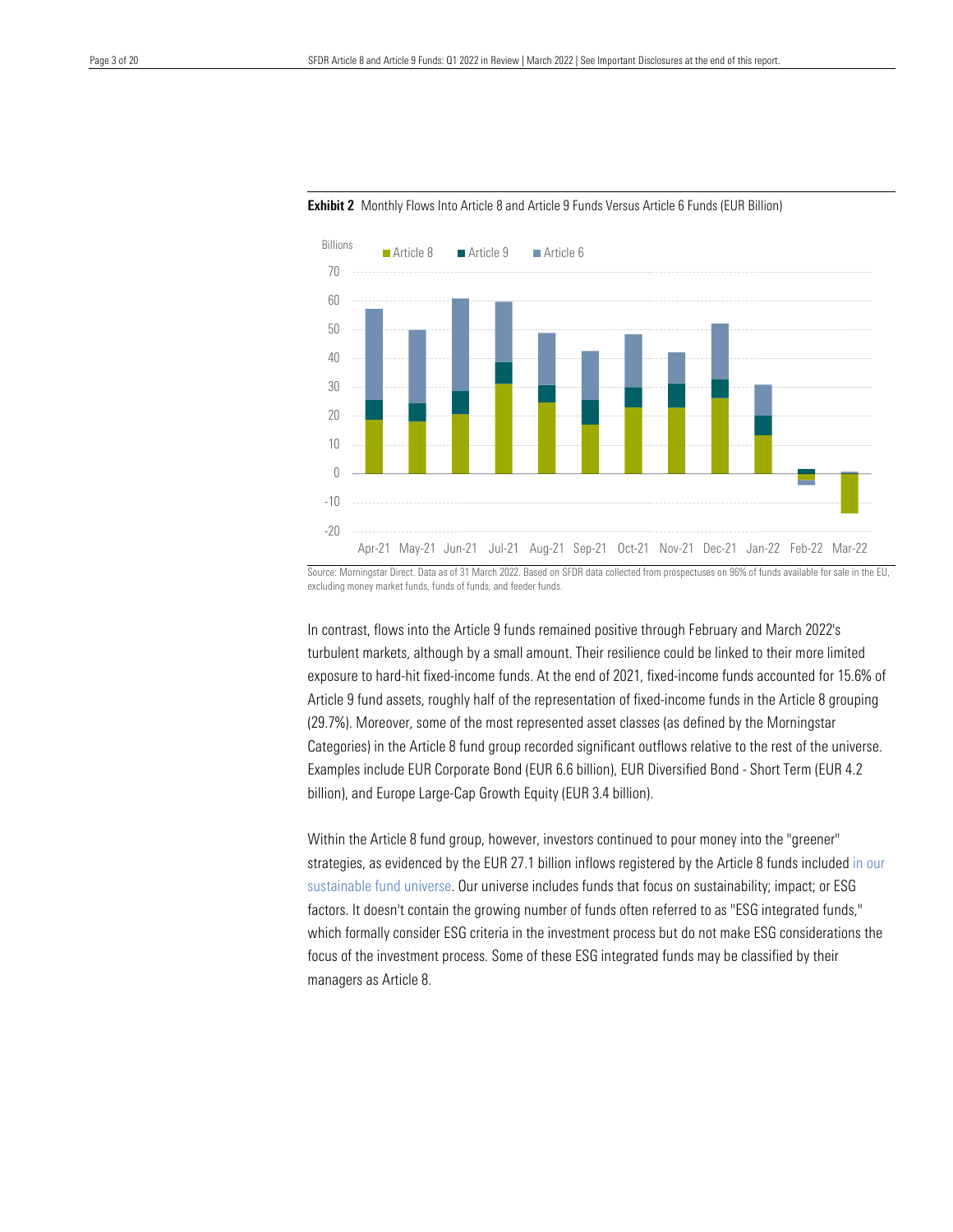Flows—Leaders and Laggards

 Below are the Article 8 and Article 9 funds that experienced the largest inflows and outflows in the second quarter.

**Exhibit 3** Article 8 Funds With the Largest Inflows in the First Quarter of 2022



Source: Morningstar Direct. Data as of 31 March 2022. Based on SFDR data collected from prospectuses on 96% of funds available for sale in the EU, excluding money market funds, funds of funds, and feeder funds.





Source: Morningstar Direct. Data as of 31 March 2022. Based on SFDR data collected from prospectuses on 96% of funds available for sale in the EU, excluding money market funds, funds of funds, and feeder funds.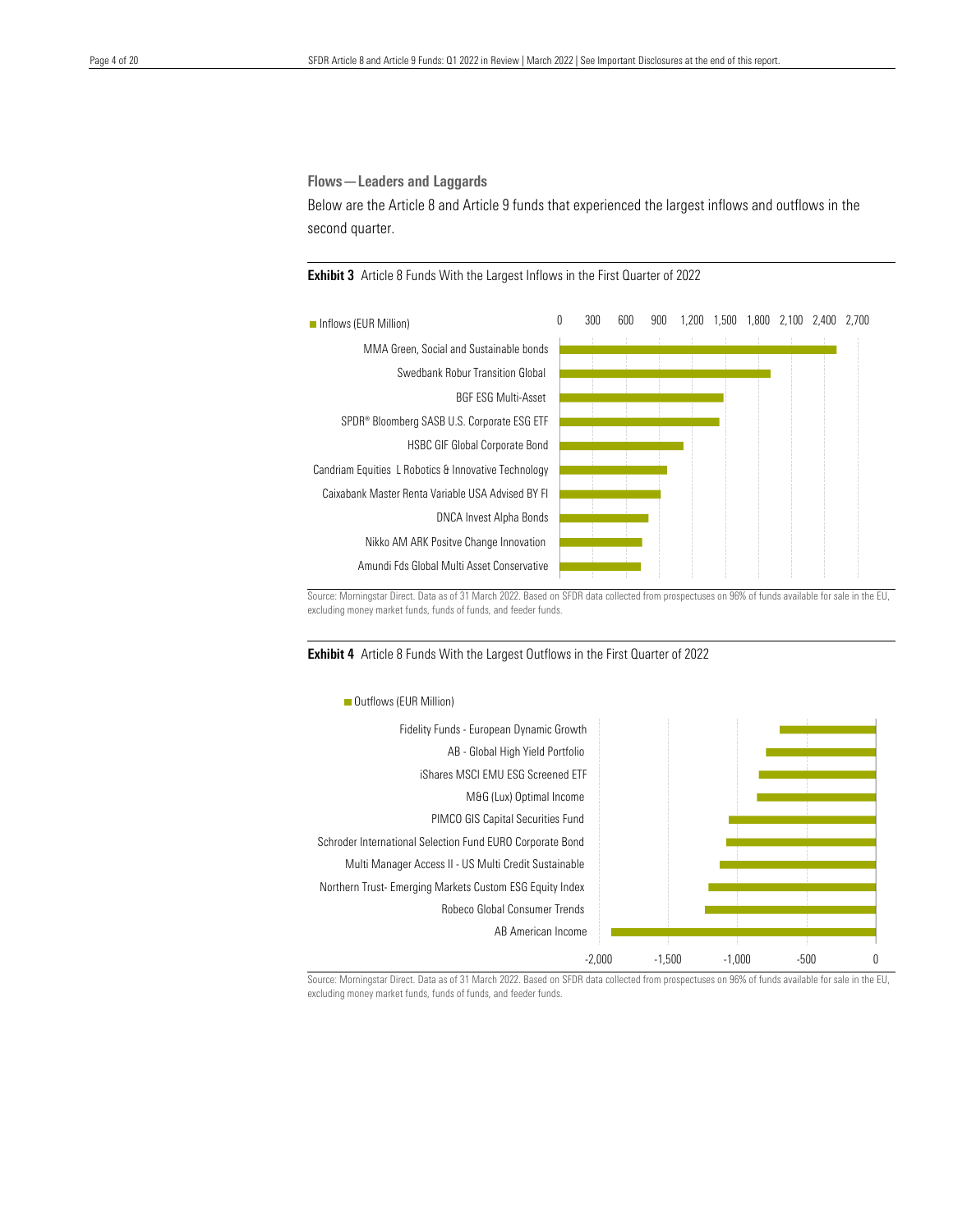

 $\overline{a}$ 



Source: Morningstar Direct. Data as of 31 March 2022. Based on SFDR data collected from prospectuses on 96% of funds available for sale in the EU, excluding money market funds, funds of funds, and feeder funds.





Source: Morningstar Direct. Data as of 31 March 2022. Based on SFDR data collected from prospectuses on 96% of funds available for sale in the EU, excluding money market funds, funds of funds, and feeder funds.

### Article 8 and Article 9 Fund Assets Close to 4.18 Trillion

Despite the challenging macroeconomic backdrop of inflationary pressures, geopolitical risks, and market volatility, Article 8 and Article 9 fund assets grew by 8.5% in the first quarter of 2022 to EUR 4.18 trillion, from a restated amount of EUR 3.85 trillion at the end of December 2021. In comparison, Article 6 fund assets declined by 4.7% over the period.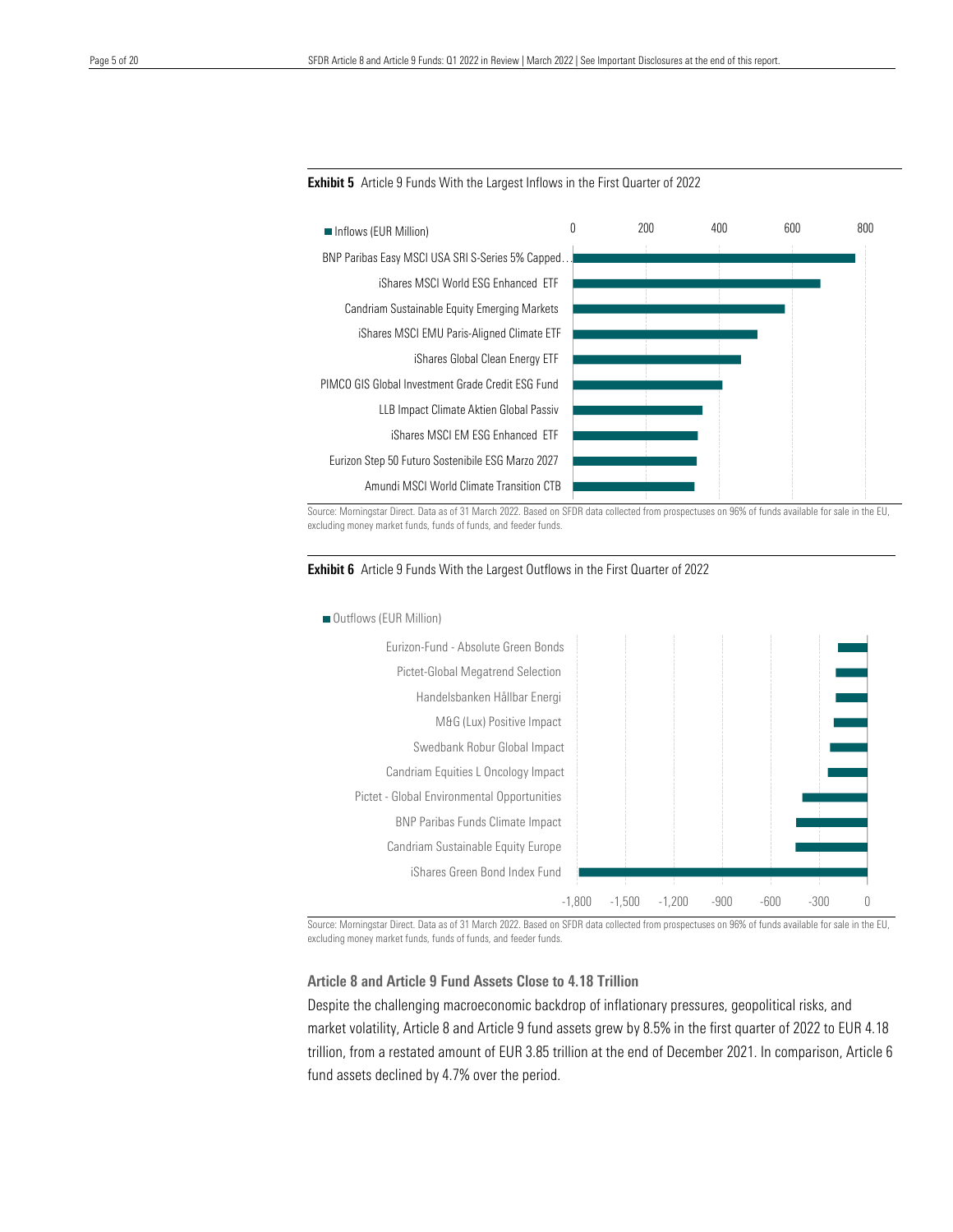



 $\overline{a}$ 

Source: Morningstar Direct. Data as of 31 March 2022. Based on SFDR data collected from prospectuses on 96% of funds available for sale in the EU, excluding money market funds, funds of funds, and feeder funds.

As a result, the two fund groups accounted for a bigger share of the EU universe: 45.6%, split into 40.7% for Article 8 products and 4.9% for Article 9 products, at the end of March. This compares with a combined (and restated) market share of 42.4% at the end of December 2021.



**Exhibit 8** SFDR Fund Type Breakdown (by Assets)

excluding money market funds, funds of funds, and feeder funds.

From 30.9% a year ago to 45.6% at the end of March 2022, Article 8 and Article 9 funds are on track to reach 50% of overall EU fund assets by mid-2022 as managers continue to upgrade strategies and launch new products that meet the articles' requirements.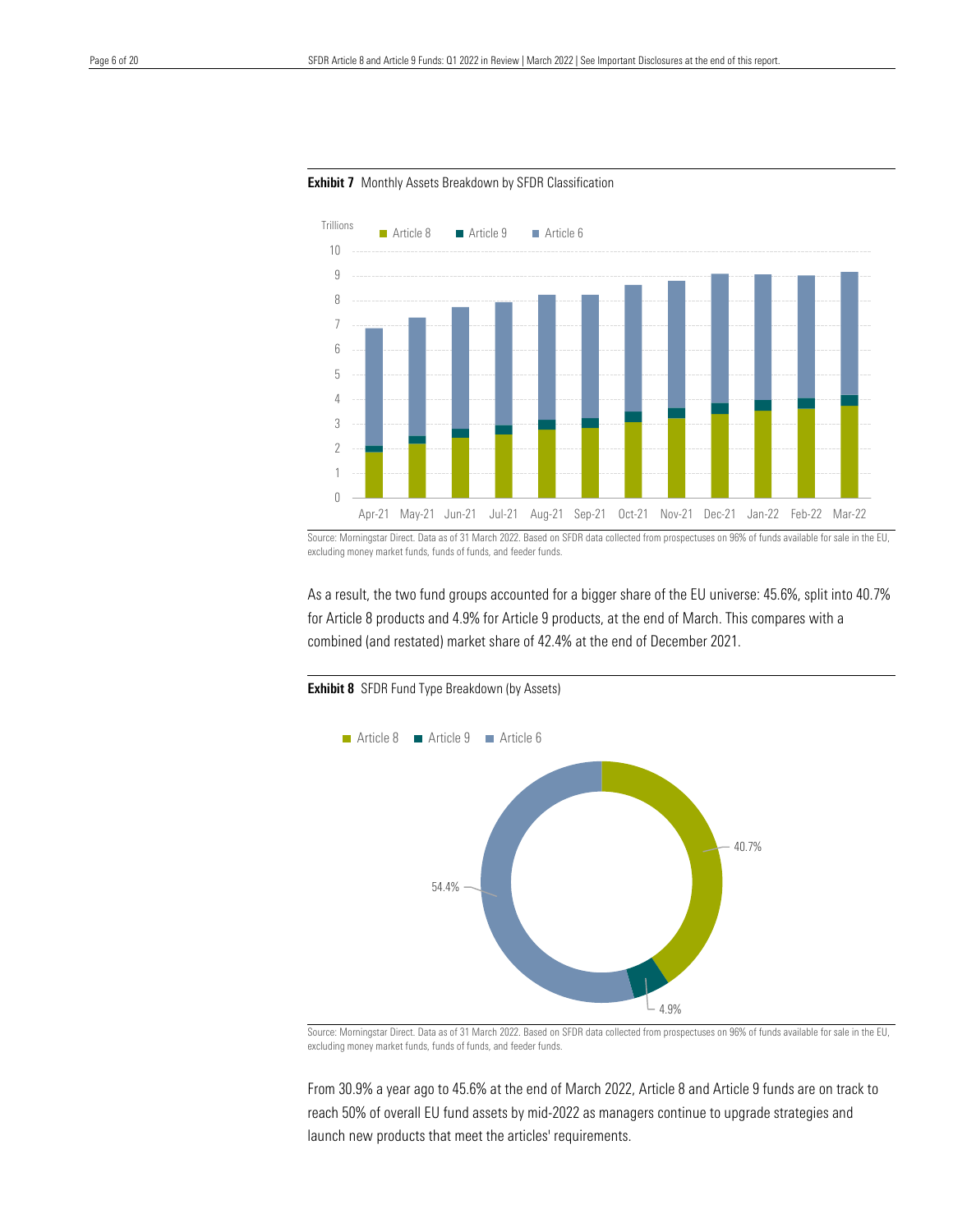



 $\overline{a}$ 

Source: Morningstar Direct. Data as of 31 March 2022. Based on SFDR data collected from prospectuses on 96% of funds available for sale in the EU, excluding money market funds, funds of funds, and feeder funds.

In terms of number of funds,<sup>[1](#page-6-0)</sup> the market share of Article 8 and Article 9 funds grew too in the first quarter, with 6,862 (27.9%) funds classified as Article 8 and 898 (3.6%) classified as Article 9.

Combined, the two categories represented 31.5% of the overall EU fund universe at the end of March, up from 28.6% at the end of December 2021.

### **Exhibit 10** SFDR Fund Type Breakdown (by Number of Funds)



 Source: Morningstar Direct. Data as of 31 March 2022. Based on SFDR data collected from prospectuses on 96% of funds available for sale in the EU, excluding money market funds, funds of funds, and feeder funds.

<span id="page-6-0"></span><sup>1</sup> Based on SFDR data collected from prospectuses on 96% of funds available for sale in the EU, excluding money market funds, funds of funds, and feeder funds.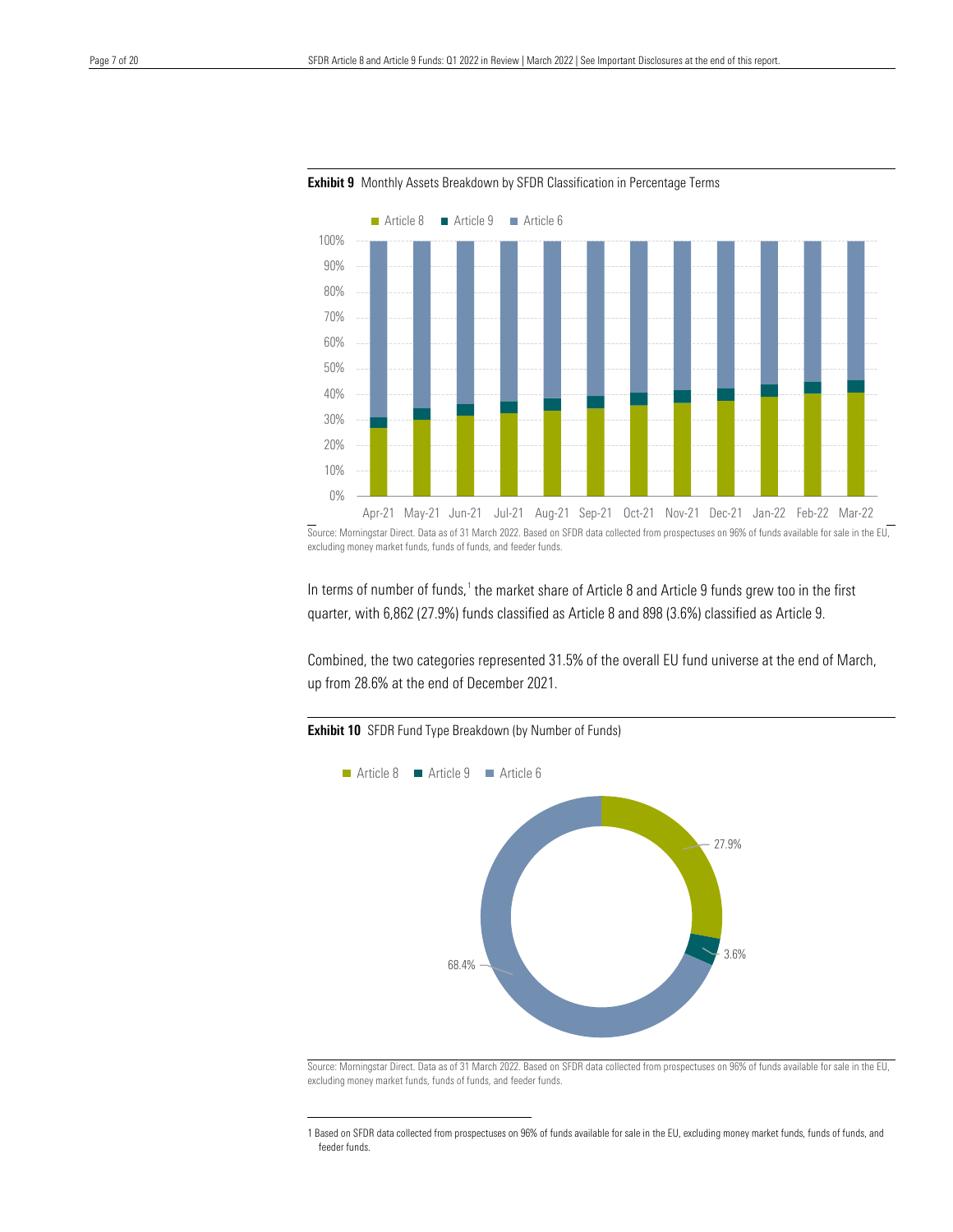### Article 8 and Article 9 Fund Launches

 Product development waned in the first quarter of 2022, with an estimated 138 Article 8 and Article 9 fund launches. This represents a 46% quarterly decline.





Source: Morningstar Direct. Data as of 31 March 2022. Based on SFDR data collected from prospectuses on 96% of funds available for sale in the EU, excluding money market funds, funds of funds, and feeder funds.

However, our experience assessing newly incepted products shows tha[t first-quarter numbers of new](https://www.morningstar.com/lp/global-esg-flows?promo_name=global-sustainable-fund-flows&promo_id=brand&promo_position=carousel)  [launches have historically been lower than fourth-quarter numbers](https://www.morningstar.com/lp/global-esg-flows?promo_name=global-sustainable-fund-flows&promo_id=brand&promo_position=carousel) across the board. Moreover, it is likely that the number of launches last quarter will be restated in future reports as we identify more launches and additional ones are reported to Morningstar.

That said, reverting the trend we reported in the second half of last year, Article 6 funds registered a higher proportion (53%) of new fund launches in the first quarter of this year, with 156 new offerings.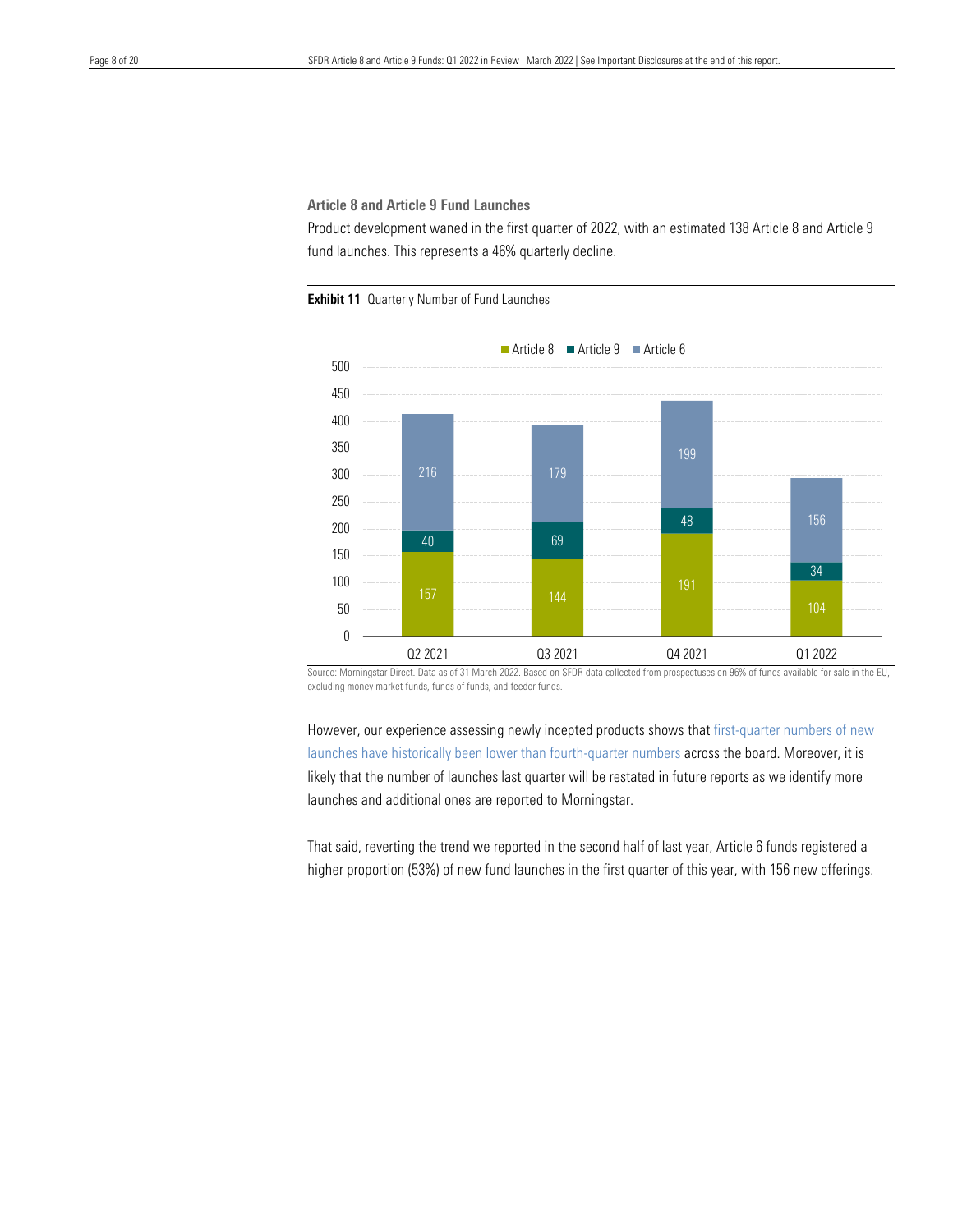

#### **Exhibit 12** Quarterly Breakdown of Fund Launches

 $\overline{a}$ 

Source: Morningstar Direct. Data as of 31 March 2022. Based on SFDR data collected from prospectuses on 96% of funds available for sale in the EU, excluding money market funds, funds of funds, and feeder funds.

Despite this slump in product development, asset managers continued to expand the range of Article 8 and Article 9 options available to investors in terms of asset class, market exposure, investment style, and theme. Equity remained the source of the greatest product proliferation with 64 new equity offerings, followed by allocation and fixed income, with 39 and 31, respectively. Passive offerings accounted for less than 6% of new launches.

While broad ESG and sustainable funds represented the bulk of new Article 8 and Article 9 offerings, climate funds remained a popular theme among new launches: we counted six and 10 of such fund launches in the Article 9 and Article 8 categories. [Climate-themed funds](https://www.morningstar.com/en-uk/lp/investing-in-times-of-climate-change) allow investors to reduce climate risk in portfolios and/or gain exposure to companies that will benefit from, or contribute to, the transition to a low-carbon economy. We expect the range of options for climate-conscious investors to continue to expand in 2022.

Recently launched Article 8 climate funds include HSBC GIF Global Green Bond, which focuses on green bonds, sustainability-linked bonds, transition bonds for which over 50% of proceeds support climaterelated and environmental projects, as well as general corporate bonds from issuers with at least 90% of corporate revenues associated with the activities identified in the ICMA Green Bond Principles. Moorea Fund Sustainable Climate Action is another example. This Article 9 strategy invests in companies that offer products and services in green eco-activities that actively contribute to the environmental transition. Green eco-activities include renewable energies, energy efficiencies, green mobility, green buildings, circular economy, as well as sustainable water and agriculture.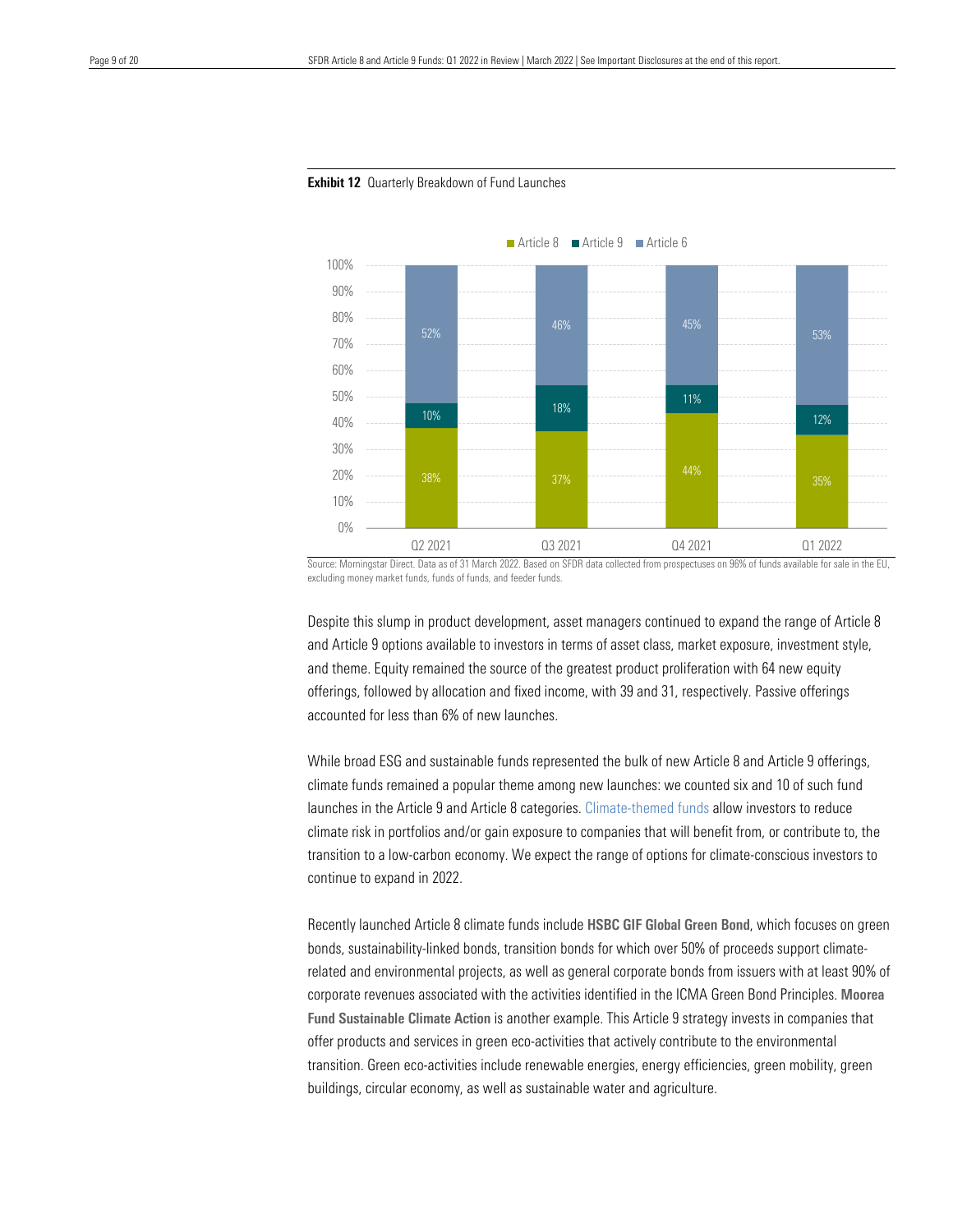whopping EUR 2.5 billion less than a month after its launch. Another successful launch was UBS (Lux) Green Social and Sustainable Bonds, which clocked in with EUR 939 million at the end of the first The largest new Article 8 entrant was MMA Green, Social and Sustainable Bonds, which amassed a quarter.

 Launches in the Article 9 category clustered around similar sustainable themes and comprised several impact strategies. Examples include DWS Invest SDG Corporate Bonds, a fund that targets debt instruments issued by companies that advance the UN Sustainable Development Goals or bonds whose proceeds contribute to finance SDG-related or themed projects.

### Reclassified Funds

In the first three months of the year, asset managers continued to upgrade funds to Article 8 or Article 9 by enhancing the funds' ESG integration processes and/or adding binding ESG criteria to the investment objectives and/or investment policies.

Examples of funds recently upgraded from Article 6 to Article 8 include two Amundi passive funds. Amundi CAC 40 ESG ETF, previously called Amundi CAC 40 ETF, has switched to an ESG best-in-class index focusing on the top 40 French stocks with the best ESG credentials among the constituents of the CAC Large 60 Index. Amundi Stoxx Europe 600 ESG ETF, previously known as Amundi Stoxx Europe 600 ETF, was revamped to target the 80% of firms of the Stoxx Europe 600 Index with the highest ESG score.

On the active side, fixed-income specialist Muzinich & Co overhauled and rebranded its global high-yield bond fund into Muzinich Global High Yield Low Carbon Credit on the back of the firm's commitment to net zero by 2050. Reclassified as Article 9, the fund now targets a carbon intensity of at least 40% below the reference index's and implements a set of socially responsible industry and conduct-based exclusions.

Meanwhile, Abrdn recently announced its intention to convert 24 of its products (18 equity and six fixedincome funds accounting for over EUR 8 billion in assets) to Article 8. The strategies will include specific ESG targets and have a lower carbon intensity than their benchmarks.

Invesco has also recently proposed to its clients to amend the index of its [Global Clean Energy ETF](https://etfstream.com/news/invesco-clean-energy-etf-to-be-labelled-sfdr-article-9-after-index-tweaks/) and subsequently reclassify the fund from Article 8 to Article 9. The amendments will see the index add ESG exclusionary criteria including norms-based, controversy and business involvement screening, avoiding companies with poor governance practices or those doing significant harm to the environment.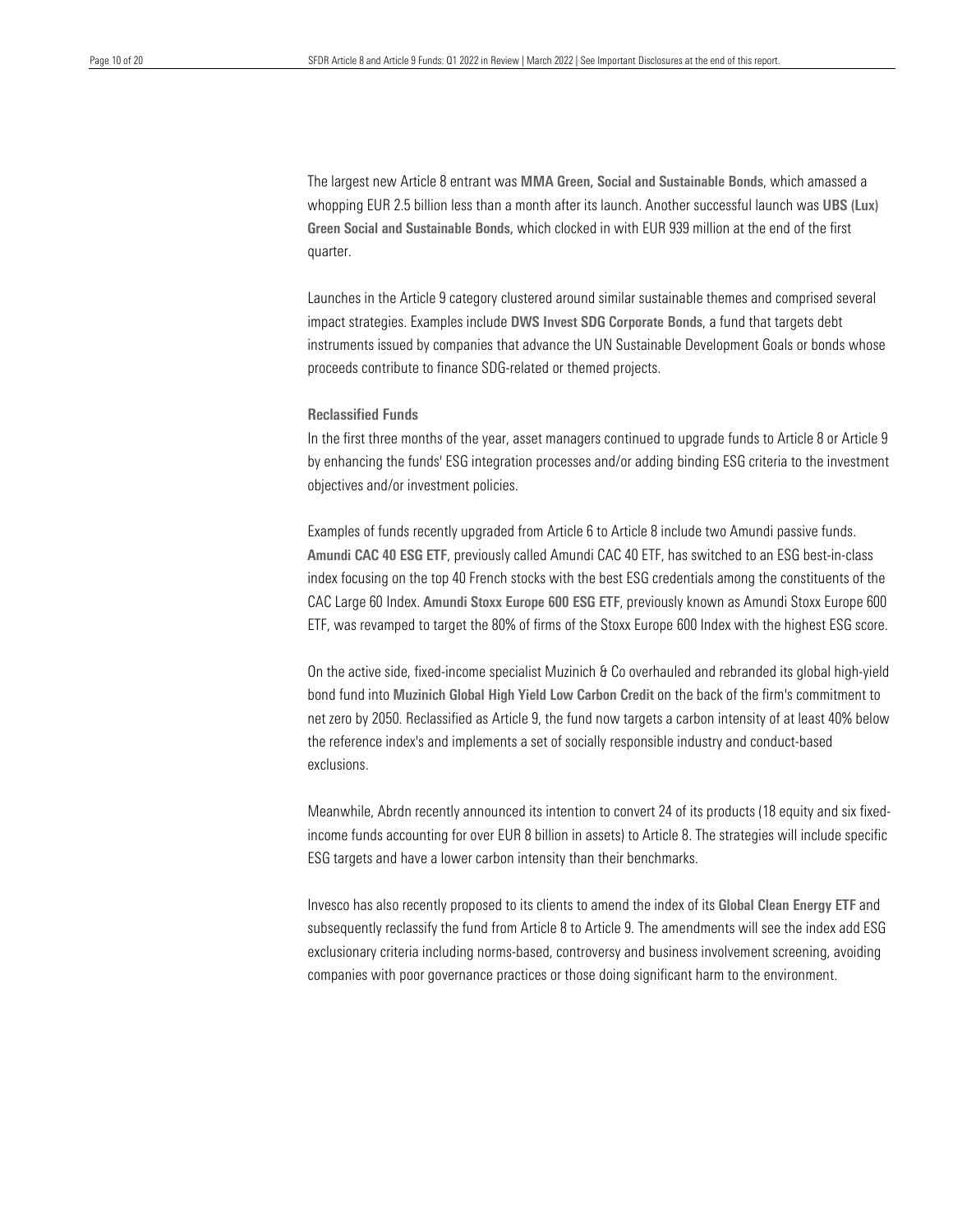### Article 8 and Article 9 Funds per Broad Asset Class

 Article 8 and Article 9 funds vary in asset class exposure compared with Article 6 funds. Both categories Article 9 products as of March 2022, versus 45% in the Article 6 fund group. At the end of March 2022, fixed income represented close to 30% and 16% of Article 8 and Article 9 funds, respectively. lean more toward equity, with equity funds accounting for exactly half of Article 8 offerings and 79% of Meanwhile, Allocation funds constitute 16% and 5% of Article 8 and Article 9 funds, respectively. The representation of other asset classes in the two groupings remains very low.



#### Exhibit 13 Article 8 and Article 9 Funds per Broad Asset Class

Source: Morningstar Direct. Data as of 31 March 2022. Based on SFDR data collected from prospectuses on 96% of funds available for sale in the EU, excluding money market funds, funds of funds, and feeder funds.

### Article 8 and Article 9 Funds per Morningstar Category

Diving into some of the 25 Morningstar Categories with the highest Article 8 and Article 9 funds' asset ratios, we can see that Article 8 and Article 9 fund assets are distributed unevenly across these categories.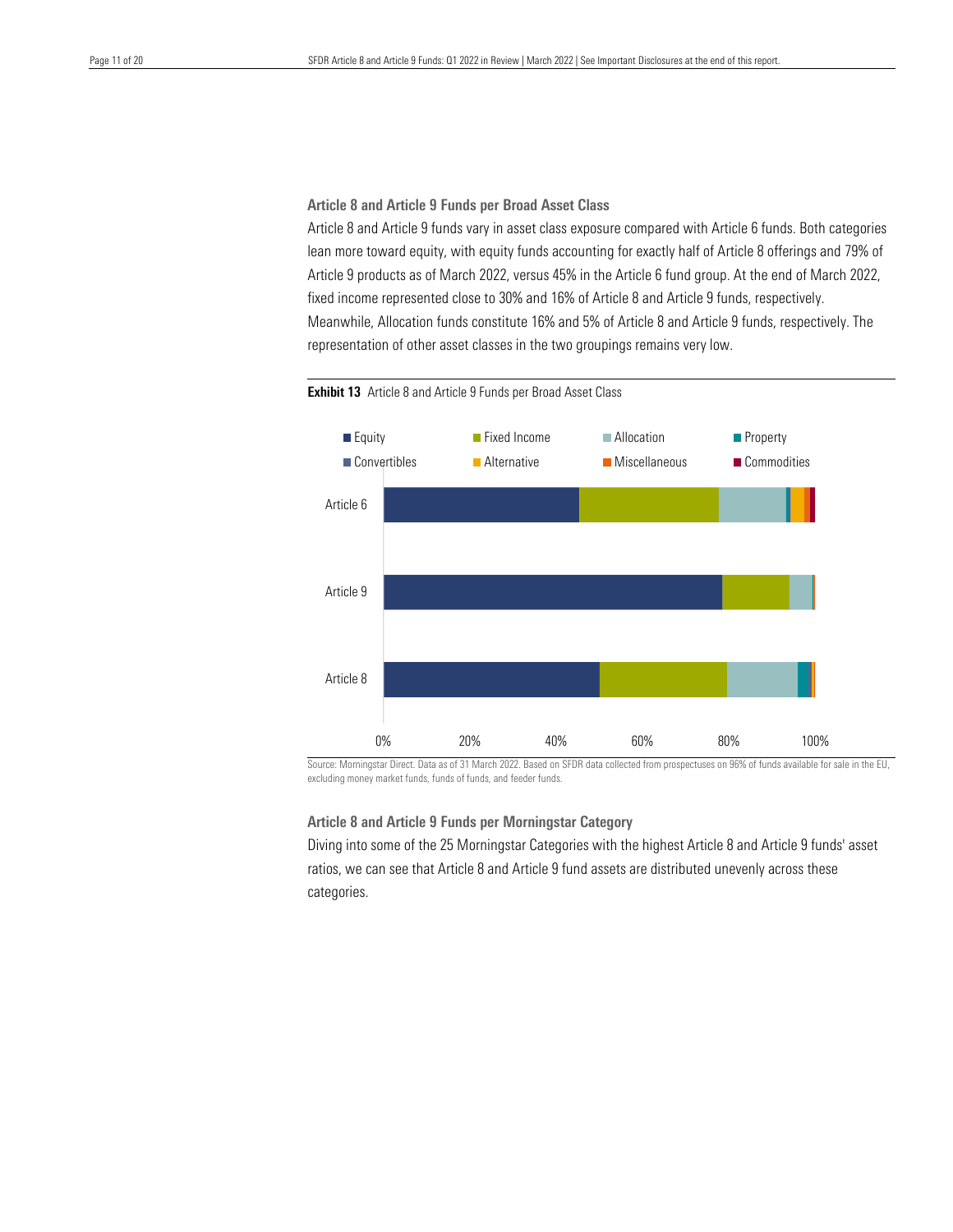

**Exhibit 14** Article 8 and Article 9 Funds per Morningstar Category (EUR Billion)

Source: Morningstar Direct. Data as of 31 March 2022. Based on SFDR data collected from prospectuses on 96% of funds available for sale in the EU, excluding money market funds, funds of funds, and feeder funds.

While the largest one, global large-cap blend equity, has 43% of its assets in Article 8 funds and Article 9 funds, two of the smallest categories selected in our sample, Sweden equity and sector equity ecology, have 92% and 97% of their assets in Article 8 and Article 9 funds, respectively.

Outside of Morningstar Equity Categories, Property-Direct Europe and EUR Corporate Bond are the categories with the highest proportion of Article 8 or 9 funds (76% and 66%, respectively).

Among the biggest Morningstar categories, the lowest proportion of Article 8 and Article 9 offerings in aggregate is in U.S. large-cap blend equity, where only 30% of the assets are held in Article 8 funds and 5% in Article 9 funds, so 35% in total. By comparison, U.S. large-cap growth equity has only a slightly higher percentage of its assets (43%) in Article 8 and Article 9 funds.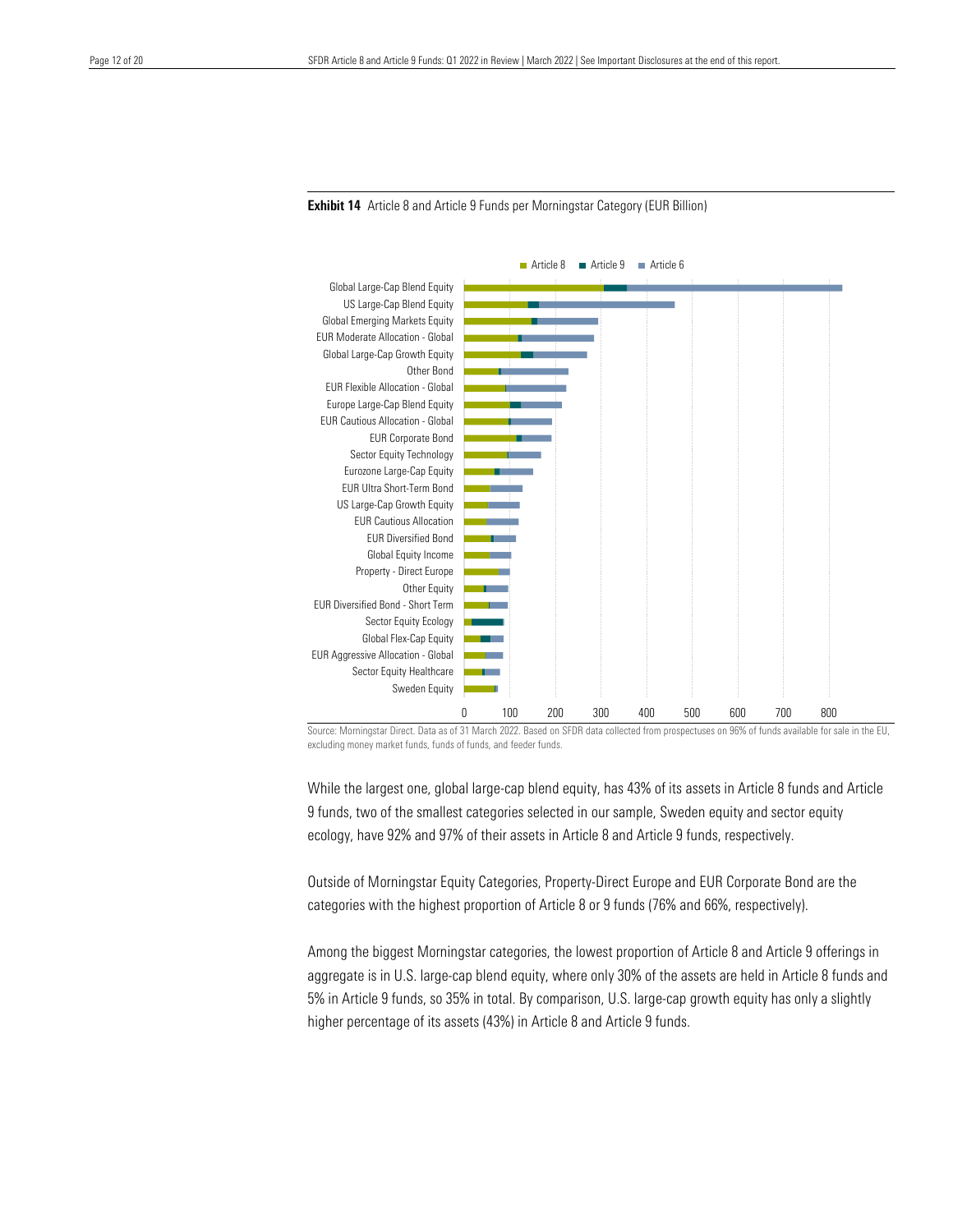



Source: Morningstar Direct. Data as of 31 March 2022. Based on SFDR data collected from prospectuses on 96% of funds available for sale in the EU, excluding money market funds, funds of funds, and feeder funds.

These differences mean that investors have varying numbers of Article 8 and Article 9 options depending on the asset class and sub-asset class to which they are looking to gain exposure. While this may remain the case going forward because there are asset classes where ESG is easier to implement than others, we expect choices to continue to increase across the board.

### The Largest Article 8 and Article 9 Funds

In the past three months, the league tables of the largest Article 8 and Article 9 funds have seen some changes. The Two AllianceBernstein fixed-income funds that led the Article 8 funds top 20 for many months were overtaken by two German direct property funds: a new entrant Deka-Immobilien Europa and HausInvest, which clocked at EUR 17.6 billion and EUR 17.2 billion, respectively, at the end of March. According to its prospectus, Deka-Immobilien Europa invests in European commercial real estate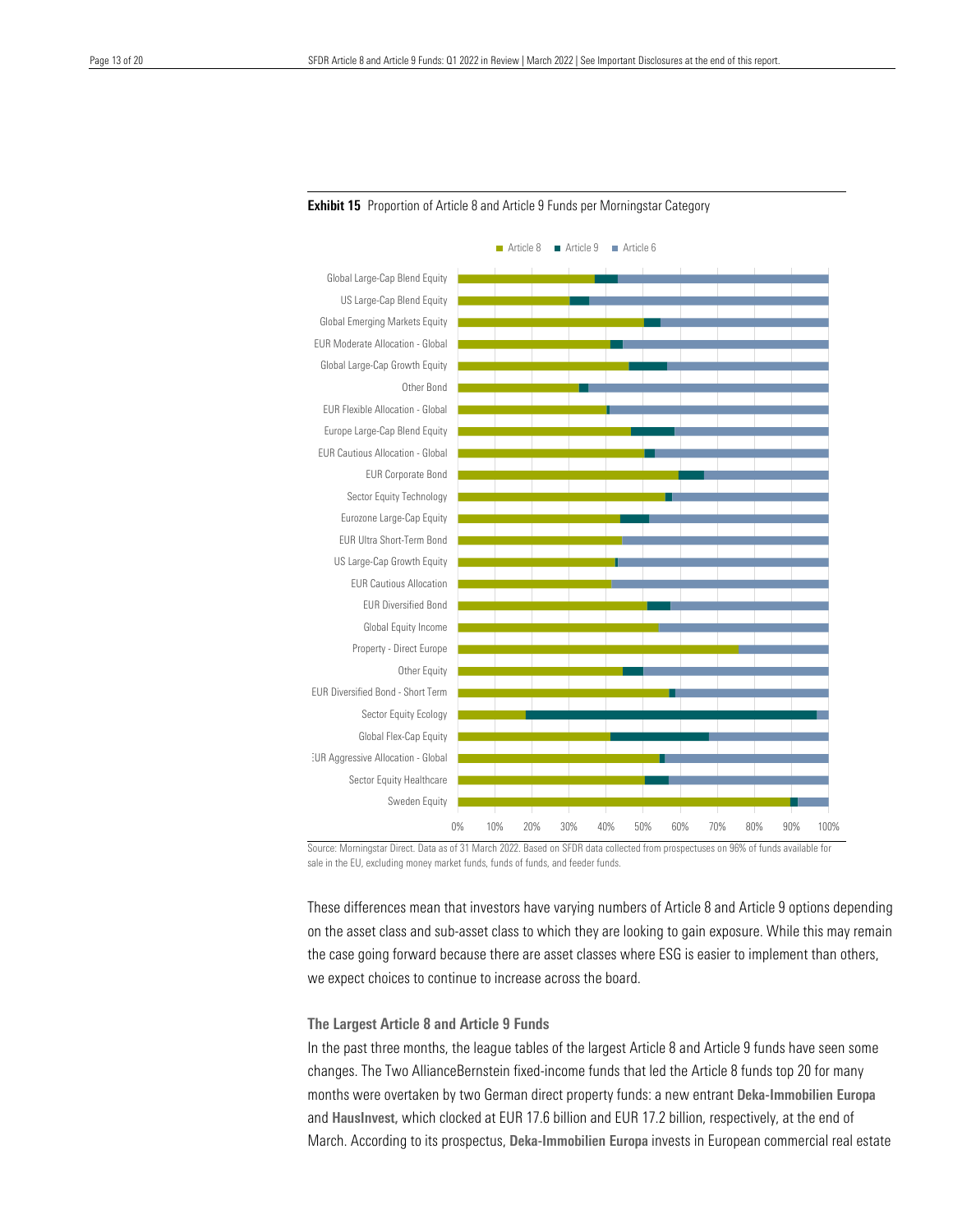residential real estate, real estate project developments, and investments in real estate companies. The fund was one of the first Real Estate products to be classified as Article 8 as its asset manager— of properties as a long-term value driver for the portfolio. while taking into account ESG criteria. Similarly, HausInvest focuses on high-quality commercial and Commerz Real[—explained](https://www.commerzreal.com/en/press-release/press-release/hausinvest-classified-as-a-sustainable-fund/) it considers social criteria as well as the climate and ecological performance

| <b>Name</b>                                       | <b>SFDR</b><br><b>Fund Type</b> | <b>Morningstar Global</b><br>Category | AUM (EUR<br><b>Billion</b> ) | Active /<br><b>Passive</b> | <b>Morningstar</b><br><b>Sustainability</b><br>Rating |  |
|---------------------------------------------------|---------------------------------|---------------------------------------|------------------------------|----------------------------|-------------------------------------------------------|--|
| Deka-Immobilien Europa                            | Article 8                       | Property-Direct                       | 17.6                         | Active                     |                                                       |  |
| Hauslnyest                                        | Article 8                       | Property-Direct                       | 17.2                         | Active                     |                                                       |  |
| AB - American Income                              | Article 8                       | <b>US Fixed Income</b>                | 16.7                         | Active                     |                                                       |  |
| AB - Global High Yield                            | Article 8                       | Global Fixed Income                   | 15.5                         | Active                     |                                                       |  |
| Fidelity Funds - Global Technology                | Article 8                       | <b>Technology Sector Equity</b>       | 14.0                         | Active                     | $\oplus\oplus\oplus\oplus$                            |  |
| <b>DWS Concept Kaldemorgen</b>                    | Article 8                       | <b>Flexible Allocation</b>            | 13.1                         | Active                     | $\oplus\oplus\oplus\oplus$                            |  |
| Findlay Park American                             | Article 8                       | US Equity Large Cap Growth            | 12.8                         | Active                     | $\oplus\oplus\oplus\oplus$                            |  |
| M&G (Lux) Optimal Income                          | Article 8                       | Cautious Allocation                   | 12.0                         | Active                     | $\oplus\oplus\oplus$                                  |  |
| Muzinich Enhancedyield Short-Term                 | Article 8                       | Global Fixed Income                   | 11.8                         | Active                     | ⊕⊕                                                    |  |
| Mercer Multi Asset Growth Fund B2 0.1050          | Article 8                       | Aggressive Allocation                 | 10.6                         | Active                     | $\oplus\oplus\oplus\oplus$                            |  |
| JPMorgan Funds - Income Fund                      | Article 8                       | <b>US Fixed Income</b>                | 10.4                         | Active                     |                                                       |  |
| Fidelity Funds - Global Dividend                  | Article 8                       | Global Equity Large Cap               | 10.3                         | Active                     | 曲曲曲曲曲                                                 |  |
| Northern Trust World Custom ESG Equity Index Fund | Article 8                       | Global Equity Large Cap               | 9.8                          | Passive                    | ***                                                   |  |
| grundbesitz europa                                | Article 8                       | Property-Direct                       | 9.8                          | Active                     |                                                       |  |
| <b>KLP AksjeGlobal Indeks</b>                     | Article 8                       | Global Equity Large Cap               | 9.6                          | Passive                    | ***                                                   |  |
| iShares MSCI USA SRI ETF                          | Article 8                       | US Equity Large Cap Blend             | 9.5                          | Passive                    | $\oplus\oplus\oplus\oplus$                            |  |
| Towers Watson Global Equity Focus Fund Non Treaty | Article 8                       | Global Equity Large Cap               | 9.4                          | Active                     |                                                       |  |
| WestInvest InterSelect                            | Article 8                       | Property-Direct                       | 9.3                          | Active                     |                                                       |  |
| Pictet-Multi Asset Global Opportunities           | Article 8                       | Cautious Allocation                   | 9.1                          | Active                     | $\oplus\oplus\oplus\oplus$                            |  |
| Swedbank Robur Technology                         | Article 8                       | <b>Technology Sector Equity</b>       | 9.0                          | Active                     | 曲曲曲曲曲                                                 |  |

#### Exhibit 16 The 20 Largest Article 8 Funds

Source: Morningstar Direct. Data as of 31 March 2022. Based on SFDR data collected from prospectuses on 96% of funds available for sale in the EU, excluding money market funds, funds of funds, and feeder funds.

In addition to Deka-Immobilien Europa, seven other Article 8 funds made their entrance in the top 20. One of those is JPMorgan Funds - Income Fund, a fixed-income fund whose objective is to minimize the fluctuation in its holdings' periodic payments while investing at least 51% of its assets in issuers with positive ESG practices. Only two funds among the 20 largest Article 8 funds have ESG language in their name and are actively marketed as ESG-focused or sustainable offerings by their fund companies: new entrant Northern Trust World Custom ESG Equity Index Fund and iShares MSCI USA SRI ETF.

Meanwhile, three funds exited the top 20 under the Article 9 SFDR category: ALM Souverains Euro ISR, BNP Paribas Funds Climate Impact, and Handelsbanken Hållbar Energi. They have been replaced by two passive SRI and climate-passive products—BNP Paribas Easy MSCI USA SRI S-Series 5% Capped Track and iShares Global Clean Energy ETF USD—as well as Pictet-Global Megatrend Selection, an active offering that became the largest Article 9 fund as of March 2022. The latter targets companies that contribute to an environmental and social objective whilst avoiding activities that adversely affect society or the environment.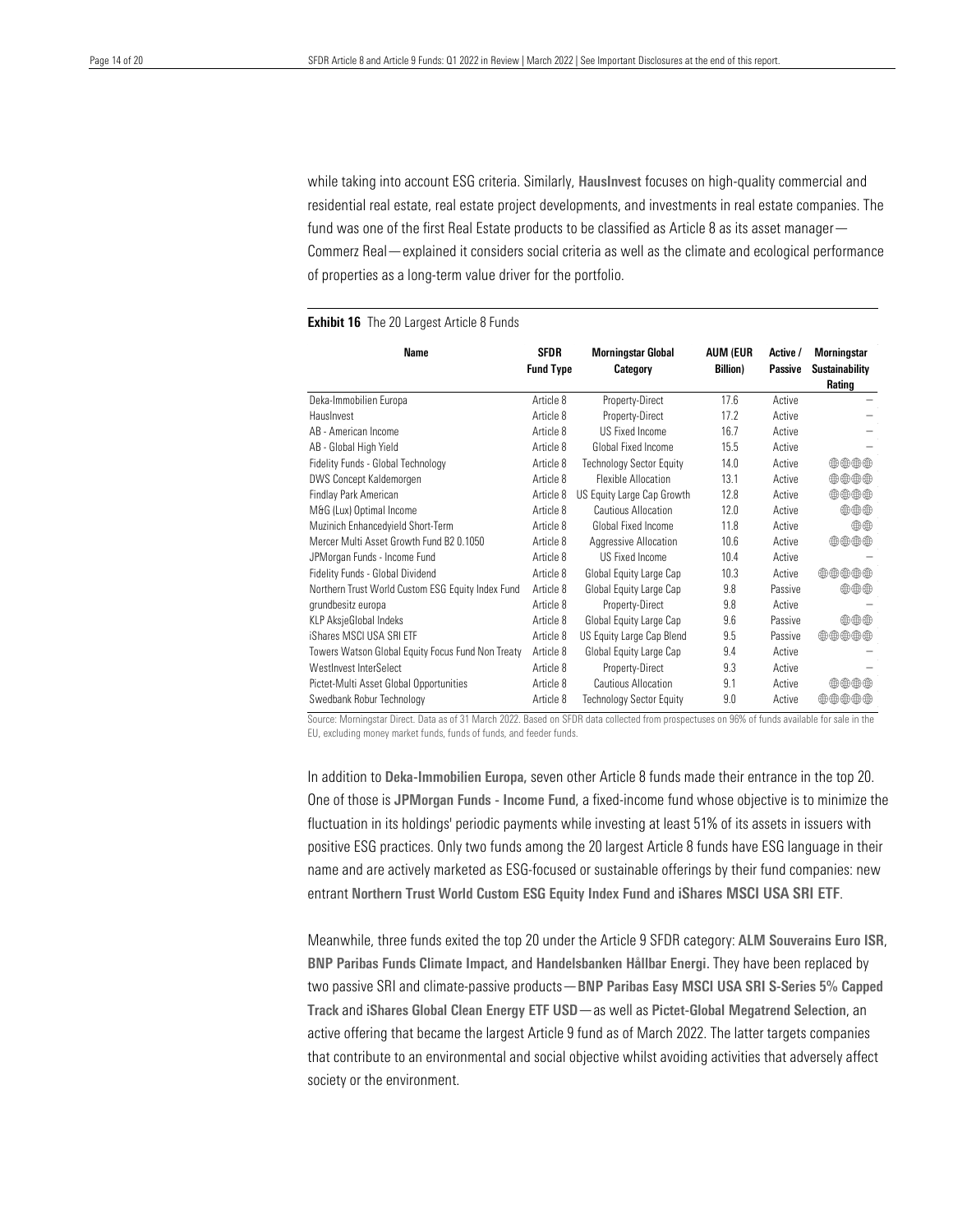like renewable energy, climate transition, and water. The leaderboard of Article 9 funds is well staffed with products focused on the environment and themes

### **Exhibit 17** The 20 Largest Article 9 Funds

| Name                                           | <b>SFDR Fund</b><br>Type | Morningstar Global Category AUM (EUR Billion) |      | Active /<br>Passive | <b>Morningstar</b><br><b>Sustainability</b><br>Rating |  |
|------------------------------------------------|--------------------------|-----------------------------------------------|------|---------------------|-------------------------------------------------------|--|
| Pictet-Global Megatrend Selection              | Article 9                | Global Equity Large Cap                       | 12.3 | Active              | $\oplus\oplus\oplus$                                  |  |
| Nordea 1 - Global Climate and Environment Fund | Article 9                | Global Equity Mid/Small Cap                   | 10.7 | Active              | 000000                                                |  |
| Pictet - Global Environmental Opportunities    | Article 9                | Global Equity Large Cap                       | 8.8  | Active              | 曲曲曲曲曲                                                 |  |
| Pictet-Water                                   | Article 9                | <b>Equity Miscellaneous</b>                   | 8.7  | Active              | $\oplus\oplus\oplus\oplus$                            |  |
| BlackRock Global Funds - Sustainable Energy    | Article 9                | <b>Energy Sector Equity</b>                   | 6.8  | Active              | $\oplus\oplus\oplus\oplus$                            |  |
| Handelsbanken Global Index Criteria            | Article 9                | Global Equity Large Cap                       | 5.9  | Passive             | $\oplus\oplus\oplus$                                  |  |
| iShares Global Clean Energy ETF USD            | Article 9                | <b>Energy Sector Equity</b>                   | 5.5  | Passive             | 曲曲曲曲                                                  |  |
| Pictet-Clean Energy                            | Article 9                | <b>Energy Sector Equity</b>                   | 4.9  | Active              | $\oplus\oplus\oplus\oplus$                            |  |
| Mirova Global Sustainable Equity Fund          | Article 9                | Global Equity Large Cap                       | 4.9  | Active              | ⊕⊕⊕⊕⊕                                                 |  |
| iShares MSCI USA ESG Enhanced ETE              | Article 9                | US Equity Large Cap Blend                     | 4.8  | Passive             | $\oplus\oplus\oplus\oplus$                            |  |
| Handelsbanken USA Index Criteria               | Article 9                | US Equity Large Cap Blend                     | 3.9  | Passive             | $\oplus\oplus\oplus$                                  |  |
| <b>BNP Paribas Funds Agua</b>                  | Article 9                | <b>Equity Miscellaneous</b>                   | 3.7  | Active              | $\oplus\oplus\oplus$                                  |  |
| <b>BNP Paribas Agua</b>                        | Article 9                | <b>Equity Miscellaneous</b>                   | 3.6  | Active              | $\oplus\oplus\oplus$                                  |  |
| BNP Paribas Easy MSCI USA SRI S-Series 5%      | Article 9                | US Equity Large Cap Blend                     | 3.5  | Passive             | 曲曲曲曲曲                                                 |  |
| AB Sustainable Global Thematic                 | Article 9                | Global Equity Large Cap                       | 3.5  | Active              | $\oplus\oplus\oplus\oplus$                            |  |
| NN Duurzaam Aandelen Fonds                     | Article 9                | Global Equity Large Cap                       | 3.5  | Active              | $\oplus\oplus\oplus\oplus$                            |  |
| <b>BNP Paribas Funds - Global Environment</b>  | Article 9                | Global Equity Large Cap                       | 3.4  | Active              | ⊕⊕⊕⊕⊕                                                 |  |
| Carmignac Investissement                       | Article 9                | Global Equity Large Cap                       | 3.4  | Active              | $\oplus\oplus\oplus$                                  |  |
| RobecoSAM Sustainable Water Equities           | Article 9                | <b>Equity Miscellaneous</b>                   | 3.3  | Active              | ⊕⊕⊕                                                   |  |
| RobecoSAM Smart Energy Equities                | Article 9                | <b>Energy Sector Equity</b>                   | 3.2  | Active              | കകകകക                                                 |  |

Source: Morningstar Direct. Data as of 31 March 2022. Based on SFDR data collected from prospectuses on 96% of funds available for sale in the EU, excluding money market funds, funds of funds, and feeder funds.

### Provider League Tables

Exhibits 18 and 19 show the 30 asset managers with the highest market share in Article 8 and Article 9 funds, ranked by assets in Article 8 and Article 9 funds, respectively, based on SFDR data representing 96% of the EU fund universe excluding money markets, feeder funds, and funds of funds.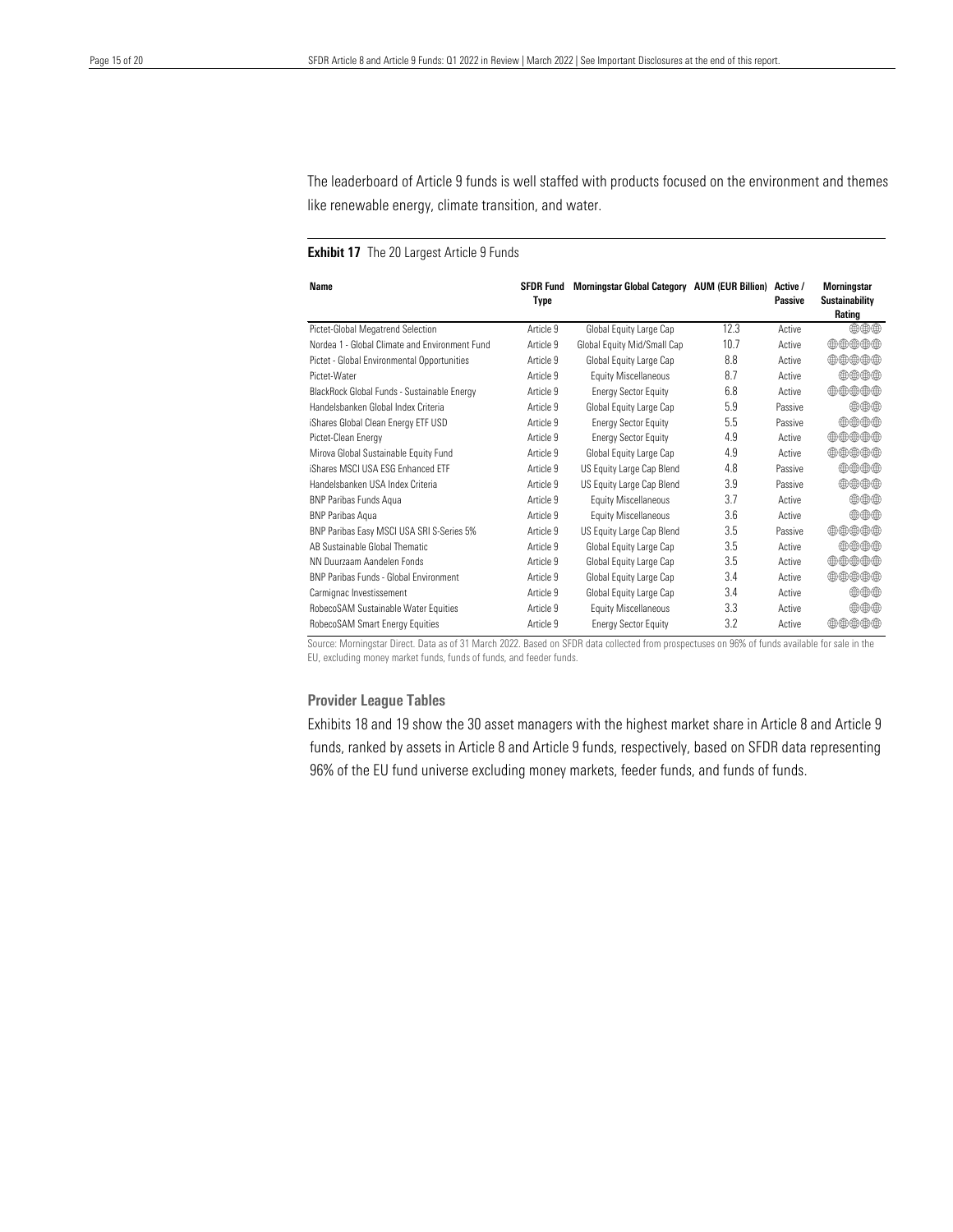

**Exhibit 18** Top 30 Asset Manager Ranking by Article 8 Fund Assets

Source: Morningstar Direct. Data as of 31 March 2022. Based on SFDR data collected from prospectuses on 96% of funds available for sale in the EU, excluding money market funds, funds of funds, and feeder funds. Using Branding Name in Morningstar Direct, a manager's market share is calculated as following: manager's Article 8 fund assets divided by total market Article 8 fund assets.

At the end of the first quarter of 2022, Amundi topped the league table with offerings accounting for 5.4% of the total market's Article 8 fund assets. JPMorgan and Nordea came second and third, with 4% and 3.9% market shares, respectively.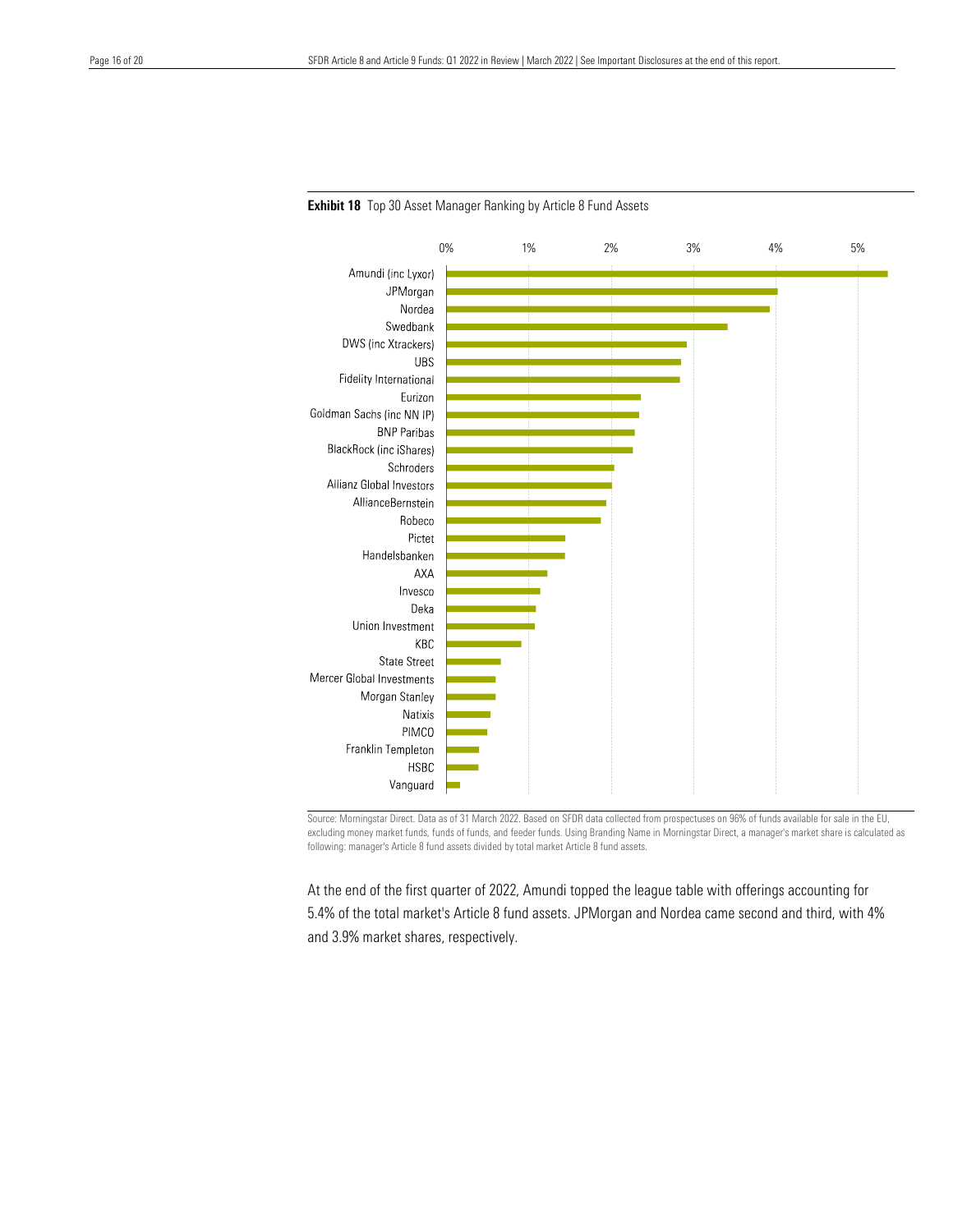

**Exhibit 19** Top 30 Asset Manager Ranking by Article 9 Fund Assets

Source: Morningstar Direct. Data as of 31 March 2022. Based on SFDR data collected from prospectuses on 96% of funds available for sale in the EU, excluding money market funds, funds of funds, and feeder funds. Using Branding Name in Morningstar Direct, a manager's market share is calculated as following: manager's Article 9 fund assets divided by total market Article 9 fund assets.

Boosted by its long-standing ESG thematic product range, Pictet was the firm with by far the highest share (9.7%) of total assets in Article 9 funds at the end of March. BNP Paribas and BlackRock followed with market shares of 7.8% and 6.8%, respectively. Both firms have benefited from the recent retooling of ETF offerings from Article 6 and Article 8 to Article 9 after aligning them to track Paris Aligned and Climate Transition Aligned benchmarks.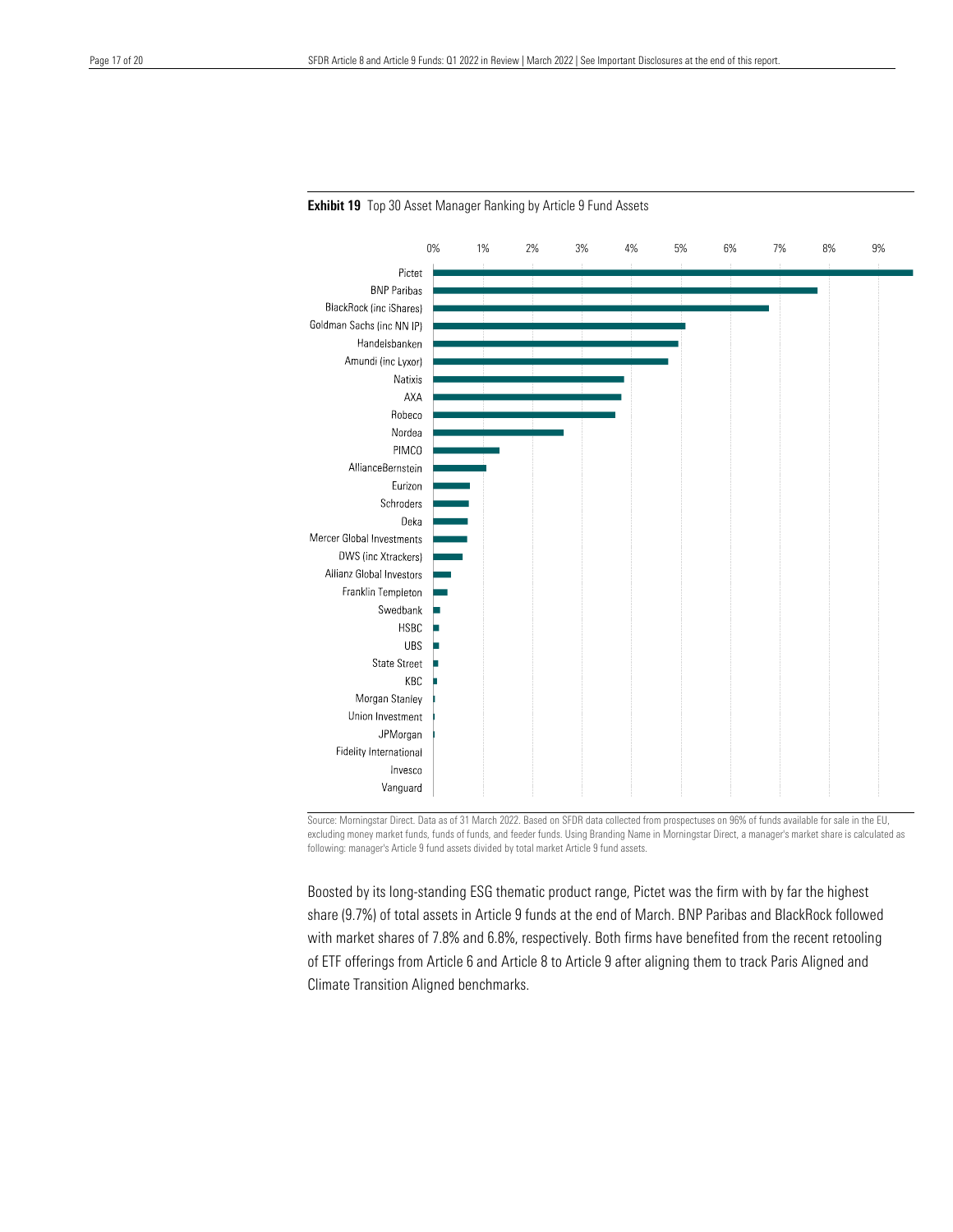| Article 9<br>Article 8         | $\blacksquare$ Article 6 |    |    |    |    |    |    |    |    |    | $\%$ |
|--------------------------------|--------------------------|----|----|----|----|----|----|----|----|----|------|
|                                | $\mathbf 0$              | 10 | 20 | 30 | 40 | 50 | 60 | 70 | 80 | 90 | 100  |
| Swedbank                       |                          |    |    |    |    |    |    |    |    |    |      |
| Robeco                         |                          |    |    |    |    |    |    |    |    |    |      |
| Handelsbanken                  |                          |    |    |    |    |    |    |    |    |    |      |
| AllianceBernstein              |                          |    |    |    |    |    |    |    |    |    |      |
| <b>AXA</b>                     |                          |    |    |    |    |    |    |    |    |    |      |
| <b>BNP Paribas</b>             |                          |    |    |    |    |    |    |    |    |    |      |
| Pictet                         |                          |    |    |    |    |    |    |    |    |    |      |
| JPMorgan                       |                          |    |    |    |    |    |    |    |    |    |      |
| Nordea                         |                          |    |    |    |    |    |    |    |    |    |      |
| Goldman Sachs (inc NN IP)      |                          |    |    |    |    |    |    |    |    |    |      |
| Fidelity International         |                          |    |    |    |    |    |    |    |    |    |      |
| Schroders                      |                          |    |    |    |    |    |    |    |    |    |      |
| Natixis                        |                          |    |    |    |    |    |    |    |    |    |      |
| Amundi (inc Lyxor)             |                          |    |    |    |    |    |    |    |    |    |      |
| Eurizon                        |                          |    |    |    |    |    |    |    |    |    |      |
| <b>UBS</b>                     |                          |    |    |    |    |    |    |    |    |    |      |
| Allianz Global Investors       |                          |    |    |    |    |    |    |    |    |    |      |
| DWS (inc Xtrackers)            |                          |    |    |    |    |    |    |    |    |    |      |
| KBC                            |                          |    |    |    |    |    |    |    |    |    |      |
| Deka                           |                          |    |    |    |    |    |    |    |    |    |      |
| Mercer Global Investments      |                          |    |    |    |    |    |    |    |    |    |      |
| <b>State Street</b>            |                          |    |    |    |    |    |    |    |    |    |      |
| Invesco                        |                          |    |    |    |    |    |    |    |    |    |      |
| Morgan Stanley                 |                          |    |    |    |    |    |    |    |    |    |      |
| Union Investment               |                          |    |    |    |    |    |    |    |    |    |      |
| <b>HSBC</b>                    |                          |    |    |    |    |    |    |    |    |    |      |
| Franklin Templeton             |                          |    |    |    |    |    |    |    |    |    |      |
| <b>PIMCO</b>                   |                          |    |    |    |    |    |    |    |    |    |      |
| <b>BlackRock (inc iShares)</b> |                          |    |    |    |    |    |    |    |    |    |      |
| Vanguard                       |                          |    |    |    |    |    |    |    |    |    |      |
|                                |                          |    |    |    |    |    |    |    |    |    |      |

**Exhibit 20** Top 30 Asset Manager Ranked by Percentage of Articles 8 and 9 Fund Assets

Source: Morningstar Direct. Data as of 31 March 2022. Based on SFDR data collected from prospectuses on 96% of funds available for sale in the EU, excluding money market funds, funds of funds, and feeder funds. Using Branding Name in Morningstar Direct. Managers are ranked by their percentage of combined assets in Article 8 and Article 9 funds. Each percentage is calculated as following: manager's Article 8 and 9 fund assets divided by manager's aggregated assets in Article 6, Article 8, and Article 9 funds.

Looking at the 30 asset managers with the highest market share in Article 8 and Article 9 funds, we find that the managers with the biggest proportion of Article 8 and 9 funds within their fund range are Swedbank and Robeco, which almost exclusively offer Article 8 and 9 funds (99.8% of their assets in scope each). They are closely followed by Handelsbanken and AllianceBernstein, which display 98.2% and 96.3%, respectively.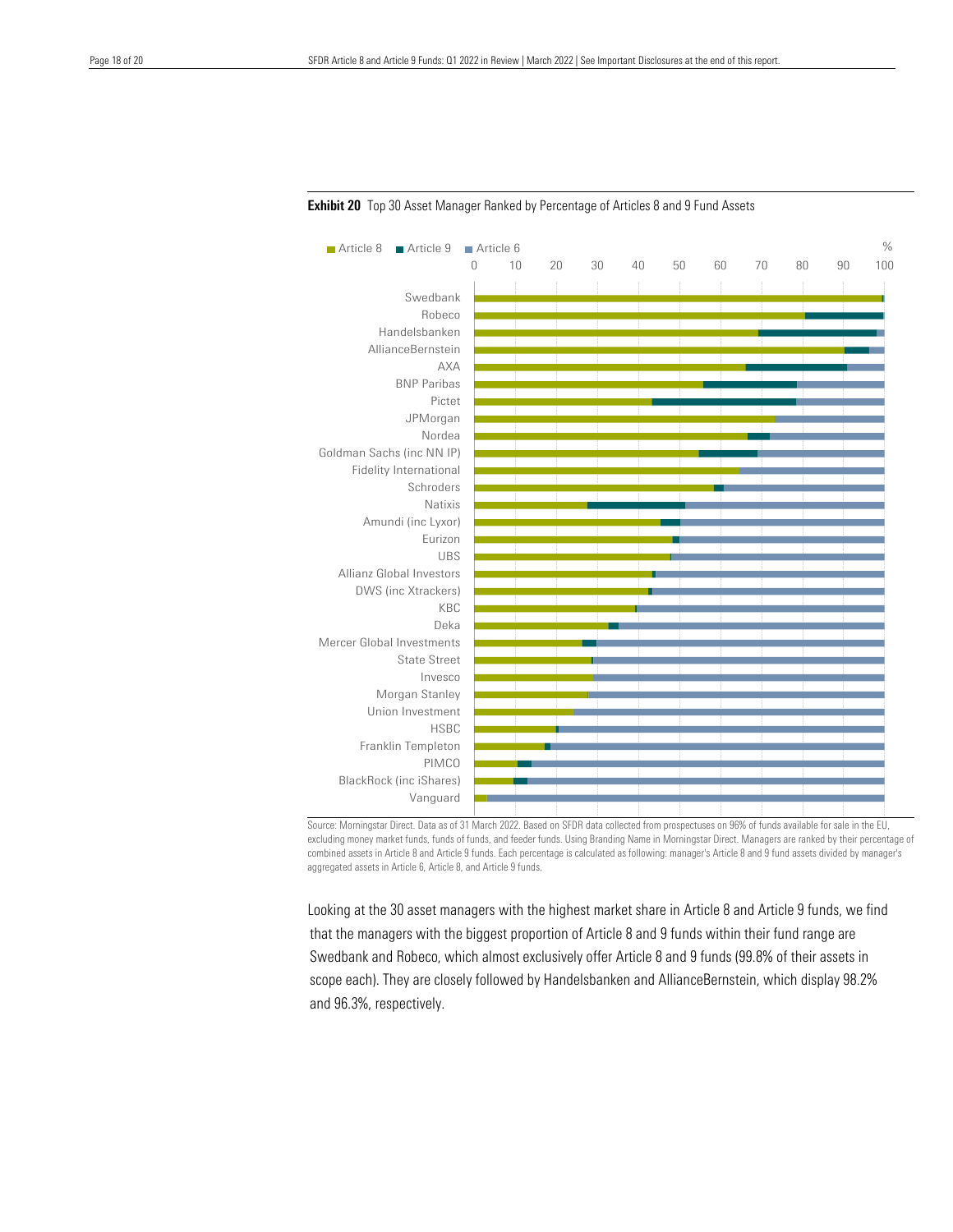#### Regulatory Update

 By the time th[e Sustainable](https://assets.contentstack.io/v3/assets/blt4eb669caa7dc65b2/blt989542c4fba32038/6203ce883d56844907a2b5e3/SFDR-Article-8-and-Article-9-Funds-2021-in-Review.pdf) Finance Disclosure Regulation (SFDR) celebrated its first anniversary on March 10, the European Commission had finalised its [Delegated](https://ec.europa.eu/info/law/sustainable-finance-taxonomy-regulation-eu-2020-852/amending-and-supplementary-acts/implementing-and-delegated-acts_en) Act, which will apply from 1 Jan. 2023. of "do no significant harm," sustainability indicators, adverse sustainability impacts, and the promotion of environmental or social characteristics and sustainable investment objectives in pre-contractual The Act specifies the details of the content, presentation, and methodologies in relation to the principle documents, on websites, and in periodic reports.

Ahead of these expanded reporting requirements, and despite the current lack of corporate taxonomy reporting, the European Supervisory Authorities also published a [statement](chrome-extension://efaidnbmnnnibpcajpcglclefindmkaj/https:/www.esma.europa.eu/sites/default/files/library/jc_2022_12_-_updated_supervisory_statement_on_the_application_of_the_sfdr.pdf) clarifying that fund companies should be providing an explicit quantification of the extent to which their products are taxonomy-aligned. Further, while estimates should not be used, in cases where information is not readily available from investee companies' public disclosures, fund companies may rely on equivalent information on taxonomy-alignment obtained directly from investee companies or from third-party providers. Prior to the ESAs statement, Sustainalytics, a Morningstar company that provides sustainability research[, found](https://www.sustainalytics.com/esg-research/resource/investors-esg-blog/eu-taxonomy-alignment-of-article-8-and-9-funds-reporting) that in the absence of corporate taxonomy data, many products are not yet committing to any level of alignment, while others indicate that some level of alignment is still possible and a few offer target alignment ranges.

In relation to another strand of the EU Sustainable Finance Action Plan, ESMA is consulting on updated guidelines to conducting suitability [assessments,](https://www.esma.europa.eu/sites/default/files/library/esma35-43-2998_consultation_paper_on_review_mifid_ii_guidelines_on_suitability.pdf) reflecting the MiFID II amendments that will apply from 2 Aug., requiring financial advice to incorporate consideration of clients' sustainability preferences. The new requirements are a second-stage top-up to the existing suitability rules, designed to identify a range of suitable products for clients, in accordance with the criteria of knowledge and experience, financial situation, and other investment objectives, such as the length of time for which clients wish to hold the investment, their preferences regarding risk-taking, risk profile, and the purposes of the investment. Thus, advisers will need to explain to clients the concept of Sustainability Preferences, the three-part definition of which is a MiFID investment with a minimum proportion in EU Taxonomy-aligned sustainable investments; a light green (SFDR Article 8 product) or dark green (Article 9 product) with a minimum proportion in SFDR sustainable investments; or a MiFID investment that considers Principal Adverse Impacts (the harm that comes from investment decisions), and this can be demonstrated in accordance with the client's preferred methodology.

Lastly in Europe, the Council of the EU agreed its [position](https://www.consilium.europa.eu/en/press/press-releases/2022/02/24/council-adopts-position-on-the-corporate-sustainability-reporting-directive-csrd/) on the European Commission proposal for a corporate sustainability-reporting directive. CSRD will apply more sustainability-reporting obligations on to a wider cohort of companies, in turn enhancing the completeness of asset managers reporting to investors. Further discussions will now commence with the European Parliament.